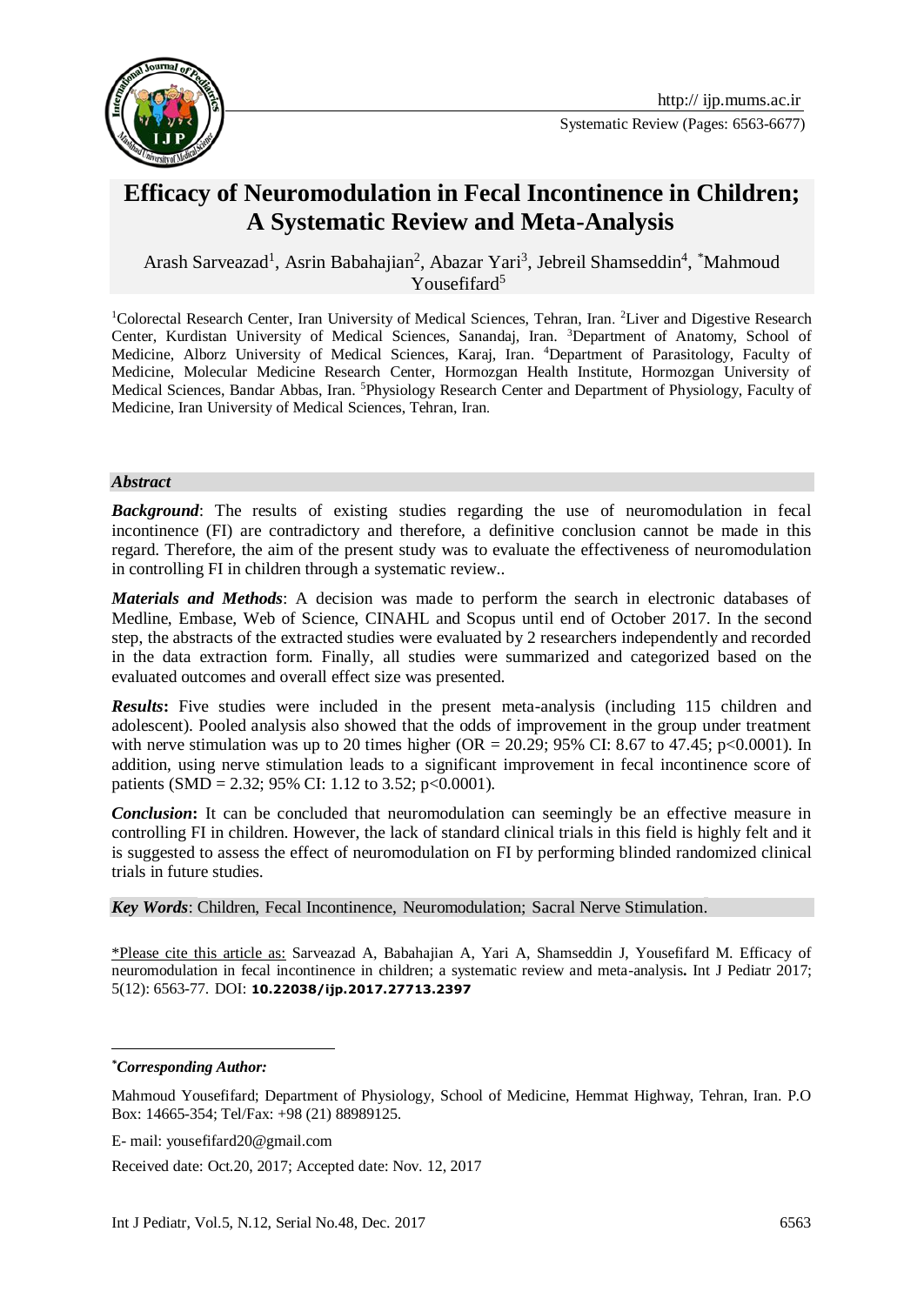#### **1- INTRODUCTION**

 Fecal incontinence (FI) is a common and important disorder among pelvic floor disorders, which brings about a complicated situation and deeply impacts personal health, mental status, and quality of life in affected individuals (1). The incidence of mental and social problems following FI in children is significantly higher than adults. This has a big impact not only the individual but also the child's family (2, 3). FI in children is defined as involuntary passing of stool in underwear (in children over 4 years old), and occurs due to functional (such as constipation, prolapse, inflammatory bowel disease and neuropathy), or organic causes (such as anorectal malformation, Hirschsprung's (HIRSH-sproongz) disease, spinal cord injury, cerebral palsy and myopathy) (4). The prevalence of FI in children of western countries is 0.8% to 4.1% (5-8). However, recent studies in Asia have shown that in Iran, South Korea and Sri Lanka the prevalence is 2% to 7.8% (9-11).

The first line of treatment mainly includes medication, biofeedback and therapeutic regimen (12, 13). The second line of treatment includes surgery such as sphincteroplasty (14), bulking agents (15), artificial sphincter (16), and recently, regeneration of damaged sphincter muscle tissue using stem cells (17, 18) just like this method is used for regeneration of other tissues (19-26). Applying less invasive therapeutic strategies for management of FI is more acceptable because Forte et al. have recently shown that, contrary to the current belief, surgery is not necessarily the most effective treatment for FI (27). One of these less invasive methods is using neuromodulation, such as Sacral Nerve Stimulation (SNS), which was among the first non-surgical techniques applied for treatment of FI. Today, SNS is considered as the second line of treatment in patients

who have not responded to drug therapy, biofeedback, and etc. Neuromodulation probably results in the control of FI symptoms by affecting the somatosensorycortical centres of the anus (28, 29). Limitations such as the mentioned therapeutic method being expensive on one hand and need for a skilled and expert operator or therapist on the other has resulted in this therapeutic method being unavailable in many instances and this has prevented it from being widely used in clinic. The results of existing studies regarding the use of neuromodulation in FI are contradictory and therefore, a definitive conclusion cannot be made in this regard. One of the ways that a general conclusion can be made regarding the effectiveness of using peripheral nerve stimulation in treating FI is performing a systematic review and meta-analysis on the existing studies in this field. Therefore, the aim of the present study is to evaluate the effectiveness of neuromodulation in controlling FI in children through a systematic review.

### **2- MATERIALS AND METHODS**

#### **2-1. Study design and search strategy**

 The present study is a systematic review in which the effect of SNS on FI in children and adolescents has been evaluated. This study has been designed based on Cochrane guideline for performing meta-analysis on clinical trials. Patients with FI in the age range of 1 to 19 years were considered. In the beginning of the study, search strategy was designed. By consulting a librarian who was familiar with databases, a decision was made to perform the search in electronic databases of Medline, Embase, Web of Science, CINAHL and Scopus. Search was done to find the studies published until end of October 2017. To do the search, first keywords including words related to "fecal incontinence" and "neuromodulation" were selected. Keywords were selected as broad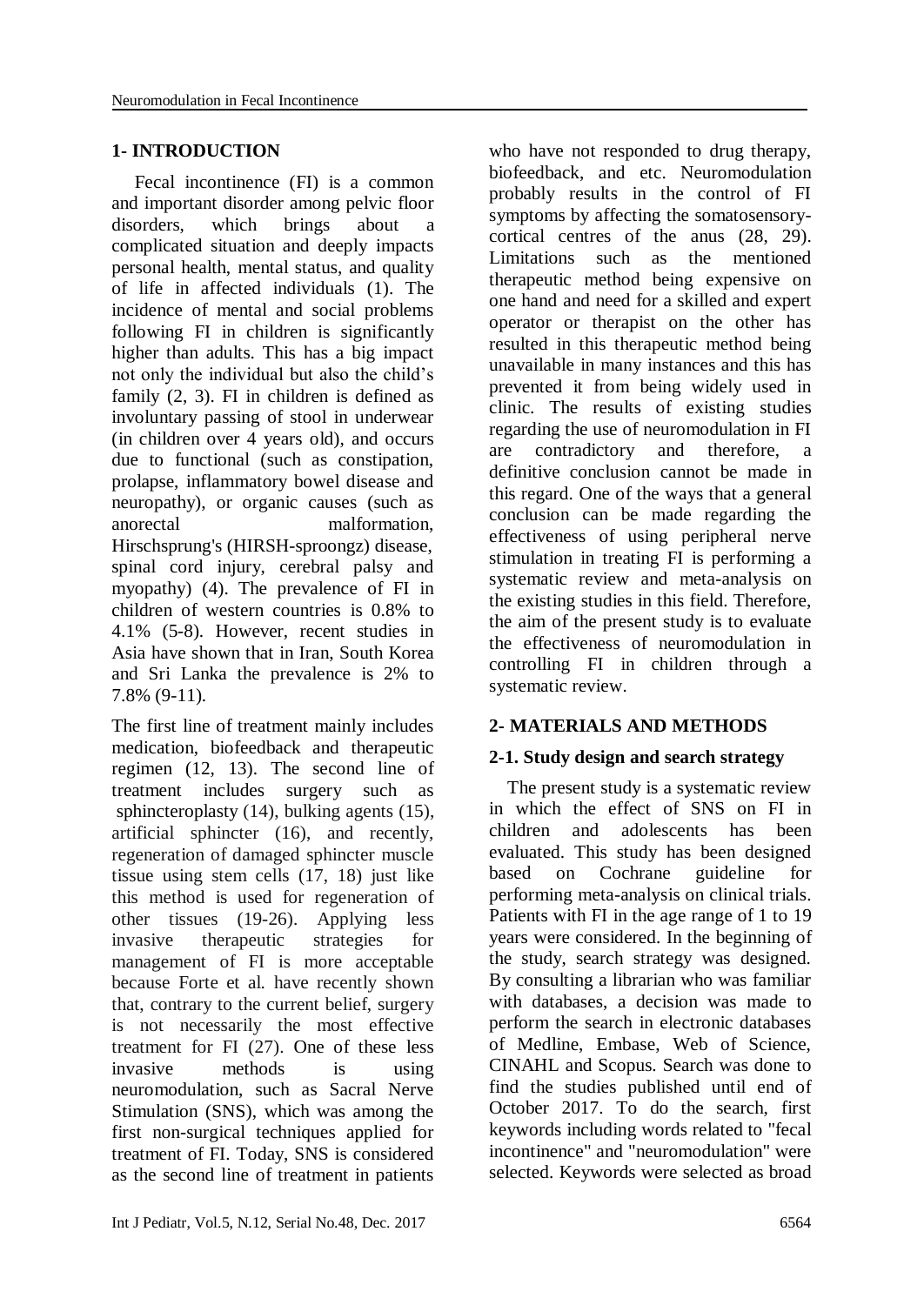as possible in order to avoid omission of relevant studies. Keywords and their combination method in databases have been presented in **Table.1** *(Please see the table in the end of paper)*. To find additional articles or unpublished data, a hand-search was also carried out in the list of relevant study references and related journals. In addition, three strategies were considered for searching in gray literature. First, search was performed in the thesis section of ProQuest. Second, attempts were made to contact corresponding authors of related articles in order to access unpublished data or in-press articles. Finally, Google and Google Scholar search engines were used to find additional resources. In cases where the data could not be extracted from the article, authors of the articles were contacted. If the corresponding author did not respond to the first email, a reminder email was sent to the author. If there was still no response a second reminder was sent (with 1 week interval). If the author did not respond in the third attempt, other authors of the article were contacted via social media such as Research gate and LinkedIn to provide the required data for the researchers.

## **2-2. Inclusion and exclusion criteria**

In this study, randomized clinical trials or quasi experimental studies that evaluated the effect of neuromodulation on FI were included. The study population was selected to include children and adolescents with FI from both sexes. Studies lacking a control group and those in which the status of FI was not evaluated were excluded. It should be noted that review articles were also excluded.

#### **2-3. Quality assessment and data extraction**

Data collection method, summarization and quality control of articles have been reported in previous studies by the

researchers (30-50). In summary, the results of search in the literature were combined and duplicate studies were eliminated using EndNote software. In the second step, the abstracts of the extracted studies were evaluated by 2 researchers independently and recorded in the data extraction form and in case of being excluded, the reason was mentioned. In case of disagreement between the 2 researchers, a third reviewer studied the findings and by discussing it with the 2 researchers the disagreement was resolved. The systematic search results were recorded in a checklist that was designed based on the guidelines of PRISMA statement (51). This checklist included data related to article characteristics (name of the first author and year of publication), sample characteristics (age, gender), number of studied samples, baseline characteristics of the patients, duration of follow-up, treatment protocol, evaluated outcomes and probable bias. When the mentioned values were not reported in a study, the corresponding author was asked to provide them for the researchers. Quality status of each study was evaluated using the Cochran guideline for human studies.

### **2-4. Data analysis**

All studies were summarized and categorized based on the evaluated outcomes. Heterogeneity between the studies was evaluated using chi square and  $I<sup>2</sup>$  tests, and p-value less than 0.1 were considered significant (indicating heterogeneity). Results of the studies were pooled and an overall effect size was presented. Funnel Plot and Egger's test and Begg's tests were used for evaluating publication bias (52). Statistical analyses were performed by STATA version 14.0 (Stata Corporation, College Station, TX).

### **3- RESULTS**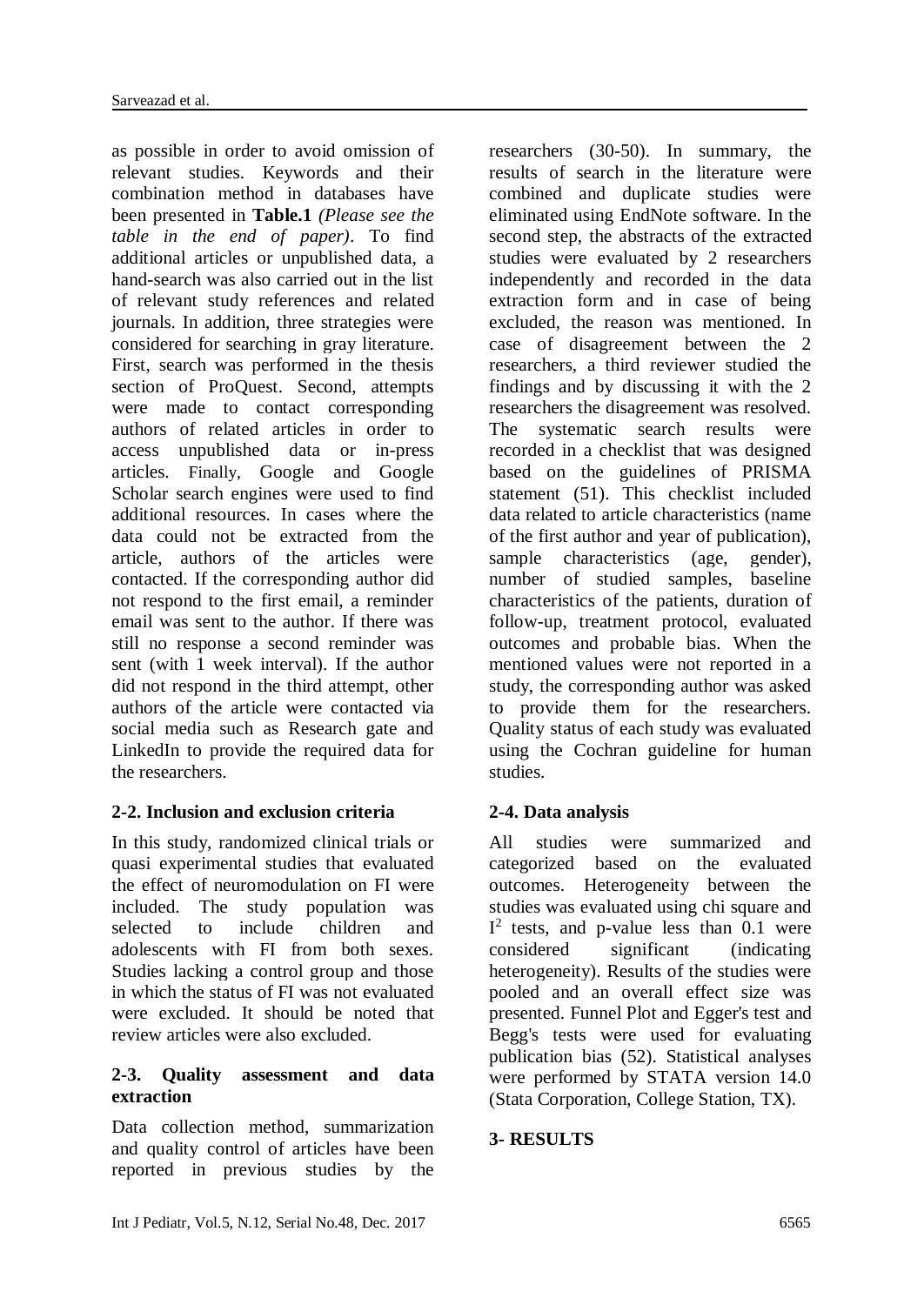#### **3-1. Summary of included studies**

 The systematic and manual search conducted in this study yielded 4,352 nonredundant records. After the initial screening and receiving full-text of the articles, 15 papers were studied in more detail and finally, 5 studies were included (53-57) (**Figure.1**). Four studies had a before-after design and one study had cross-over clinical trial design. In these studies, a total of 115 children and adolescents with FI who had not responded to common treatments underwent treatment with neuromodulation. The neuromodulation used was implanted sacral nerve stimulation in three studies

(54, [56,](#page-8-0) [57\)](#page-9-0), transcutaneous externalneuromyogenic electrostimulation in 1 study (53), and transcutaneous posterior tibial nerve stimulation in another one [\(55\)](#page-8-1). Protocol of nerve stimulation was not fully described in most studies. Only one study had reported all three factors of nerve stimulation frequency, session duration and session number [\(55\)](#page-8-1). Duration of follow-up ranged between 4.5 and 30 months. The evaluated outcomes included resting pressure, maximum squeezing pressure, incontinence score and success rate (**Table.2**) *(Please see the table in the end of paper)*.



**Fig.1**: PRISMA flowchart of present study.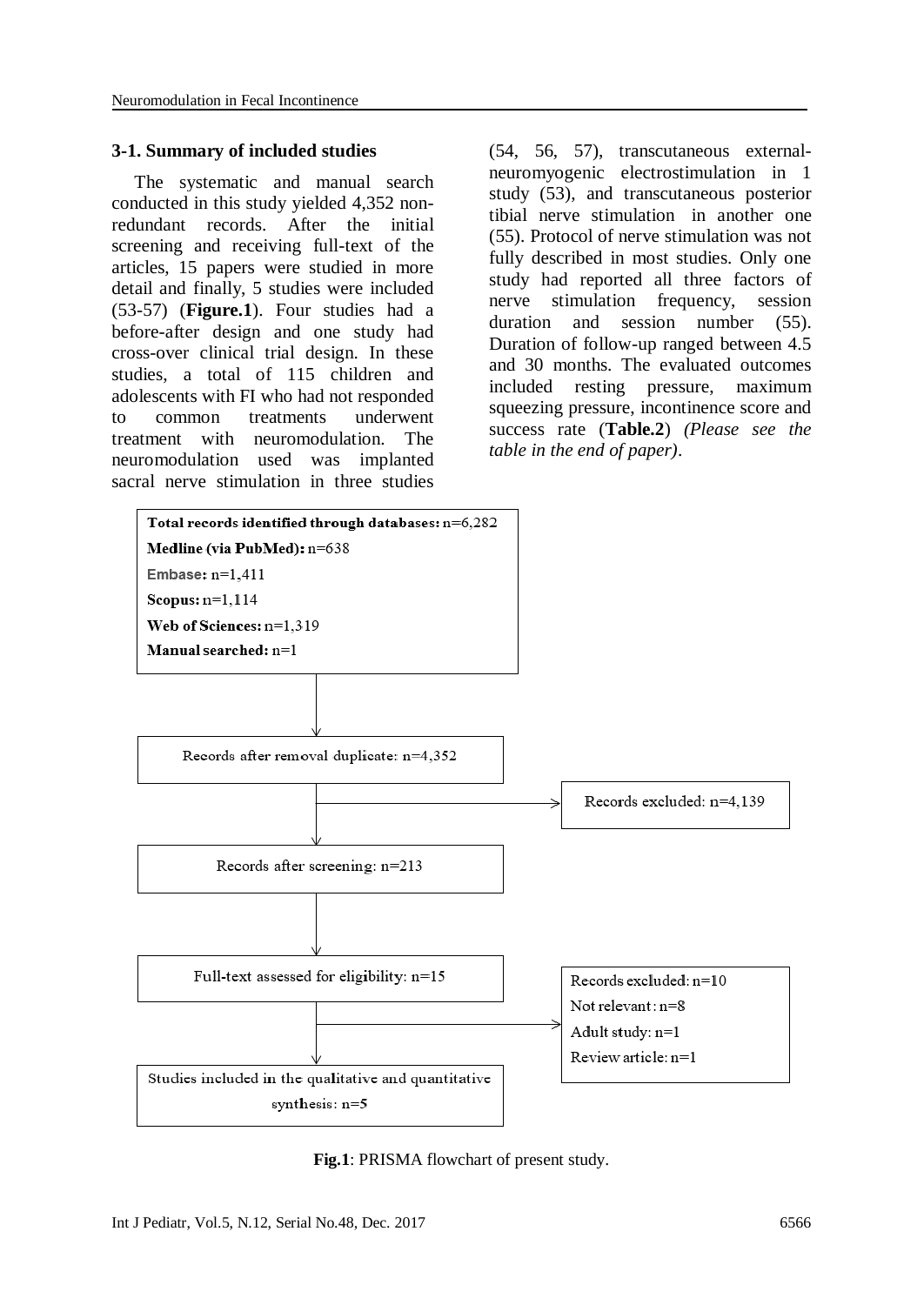#### **3-2. Risk of bias**

There was a high risk of bias regarding allocation concealment, blinding of patients and researchers and blinding of outcome assessing in all studies. The status of selective reporting and other bias was unclear in all studies (**Figure.2**). In addition, publication bias was not observed in the present study (**Figure.3**) *(Please see the figures in the end of paper)*.

#### **3-3. Meta-analysis**

#### **3-3-1. Success rate of neuromodulation in treatment of FI**

The success rate reported in the study is shown in **Figure 4-A**. As can be seen, all studies have expressed that the success rate of nerve stimulation in were higher before intervention or the control group. Pooled analysis also showed that the odds of improvement in the group under treatment with nerve stimulation was up to 20 times higher (odds ratio [OR]= 20.29; 95% confidence interval [95% CI]: 8.67 to 47.45; p<0.0001).

#### **3-3-2. Fecal incontinence score**

Data from four papers were included in analyzes of this section (53-57). This section of analyzes included 79 children under treatment with nerve stimulation. The findings indicated a significant heterogeneity in this section  $(I2=87.2\%$ ; p<0.0001). Therefore, a random-effect model was used to pool the data. As **Figure 4-B** shows, using nerve stimulation leads to a significant improvement in fecal incontinence score of patients (standardized mean difference [SMD]=2.32; 95% CI: 1.12 to 3.52; p<0.0001). In other words, using this therapeutic technique can improve the status of stool control in children and adolescents.

### **4- DISCUSSION**

 The results of the present systematic review and meta-analysis on the role of neuromodulation in controlling FI in children indicate that this treatment method increases the success rate of fecal continence up to 20 times and also significantly increases standard fecal incontinence score compared to before treatment. These results indicate the effectiveness of neuromodulation for controlling FI in children. The results of the present meta-analysis are in line with those of the systematic reviews performed in adults in this regard. In 2004, Jarrett et al. performed a systematic review on 106 studies and its results showed that SNS significantly improves FI, and shows some degree of improvement regarding constipation [\(58\)](#page-9-1). In 2008, in a systematic review on FI and constipation, Mowatt et al. stated that despite the effectiveness of SNS in controlling FI, more studies are needed to reach a definitive conclusion [\(59\)](#page-9-2). In a systematic review evaluating the mechanism of SNS in the control of FI and constipation in 2014, while demonstrating the efficacy of SNS in controlling fecal incontinence, Carrington et al. expressed that the common belief that SNS mechanism of action occurs in the anorectal level is seemingly wrong and the location of action for SNS in controlling FI is in the higher levels of the central nervous system [\(60\)](#page-9-3).

In 2015, Thomas et al. as well as Thaha et al. performed systematic reviews and concluded that to reach a more accurate conclusion regarding the role of SNS in controlling FI after surgery and radiotherapy, more studies are needed [\(61,](#page-9-4) [62\)](#page-9-5). Despite the numerous studies on SNS mechanism of action in controlling FI, the exact mechanism is unknown. Evidence suggests that the third sacral foramen is the best level for SNS induction, although second and third sacral foramina are also used. SNS effects are related to stimulation of the sacral nerve root adjacent to the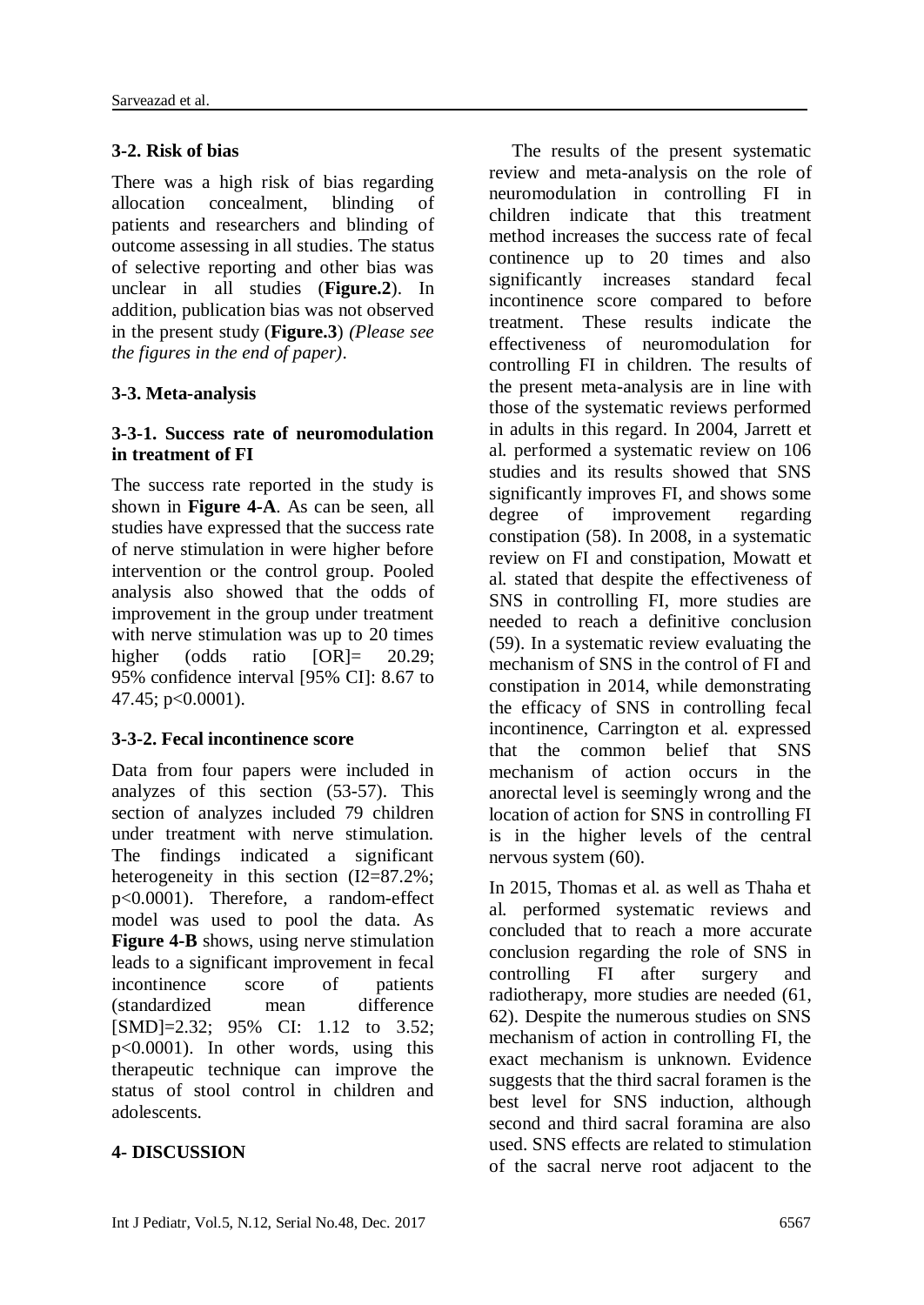corresponding sacral foramen. In addition to stimulating the nerve root, part of the sympathetic chain that is adjacent to the sacral foramen is also stimulated. A sacral nerve contains motor, sensory and autonomic fibers (sympathetic and parasympathetic), and during SNS all of these fibers are stimulated. The first fibers that are stimulated during SNS are alpha motor fibers that innervate the external anal sphincter (EAS) and levator ani [\(63-](#page-9-6) [66\)](#page-9-6); thus, increasing the contractile force of the EAS can be a logical reason for improvement and success in stool control. After the motor fibers, the sensory fibers that innervate the anal canal are stimulated. These fibers play a key role in sensory-motor reflexes, which are important in optimal performance of the anal canal [\(67\)](#page-9-7). Therefore, modulating these reflexes via SNS can be part of SNS mechanism of action in controlling FI. Balance in activity of autonomous nerves is a key factor in colorectal health and optimal performance of the internal anal sphincter (IAS) [\(68\)](#page-9-8). Therefore, changing this balance and affecting IAS function can also be part of SNS mechanism of action in controlling FI.

### **4-1. Limitation**

In general, existing systematic reviews as well as the present systematic review express that the small number of studies, presence of bias, and high heterogeneity in the performed studies are obstacles to reaching a conclusion regarding the effectiveness of this treatment method in treatment and management of FI. In addition, most of the studies included in this study had a before-after design, which is also one of the limitations that prevent reaching a reliable final conclusion in this regard. Therefore, in the end, this study suggests that the final conclusions can be reached after further clinical trials. Many of the included studies have low quality, which definitely makes comparing the studies difficult.

#### **5- CONCLUSIONS**

 From the results of the present systematic review, it can be concluded that neuromodulation can seemingly be an effective measure in controlling FI in children. However, the lack of standard clinical trials in this field is highly felt and it is suggested to assess the effect of neuromodulation on FI by performing blinded randomized clinical trials in future studies.

## **6- CONFLICT OF INTEREST**

All the authors declare that they have no conflict of interest.

### **7- ACKNOWLEDGMENTS**

This research has been supported by Iran University of Medical Sciences (ID Number: 96-03-182-31934).

## **8- REFERENCES**

1. Barker A, Hurley J. Novel treatment options for fecal incontinence. Clinics in colon and rectal surgery. 2014;27(03):116-20.

2. Meyer KF, Macedo M, S Filho H, Pinto TR, Galvao LT, Meneses QC. The Malone Antegrade Continence Enema (MACE) principle in children: is it important if the conduit is implanted in the left or the right colon? International braz j urol. 2008;34(2):206-13.

3. Bernard-Bonnin A-C, Haley N, Belanger S, Nadeau D. Parental and patient perceptions about encopresis and its treatment. Journal of Developmental and Behavioral Pediatrics. 1993;14(6):397-400.

4. Rajindrajith S, Devanarayana N, Benninga M. Faecal incontinence in children: epidemiology, pathophysiology, clinical evaluation and management. Alimentary pharmacology and therapeutics. 2013;37(1):37-48.

5. Joinson C, Heron J, Butler U, von Gontard A, Parents ALSo, Team CS. Psychological differences between children with and without soiling problems. Pediatrics. 2006;117(5):1575-84.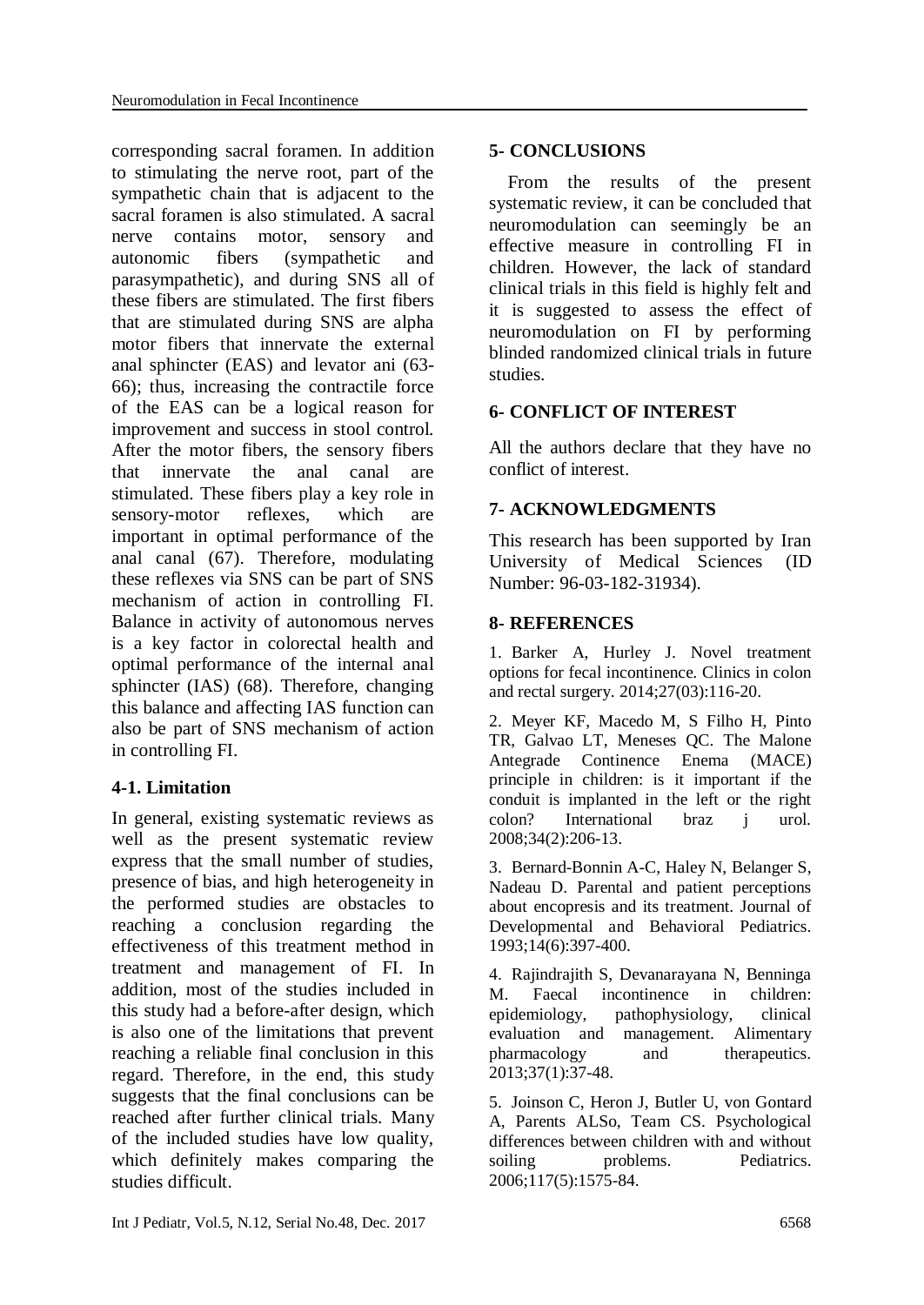6. Bongers ME, van Dijk M, Benninga MA, Grootenhuis MA. Health related quality of life in children with constipation-associated fecal incontinence. The Journal of pediatrics. 2009;154(5):749-53. e1.

7. Wald A, Sigurdsson L. Quality of life in children and adults with constipation. Best practice & research Clinical gastroenterology. 2011;25(1):19-27.

8. Van der Wal M, Benninga M, Hirasing R. The prevalence of encopresis in a multicultural population. Journal of pediatric gastroenterology and nutrition. 2005;40(3):345-8.

9. Sohrabi S, Nouraie M, Khademi H, Baghizadeh S, Nasseri-Moghaddam S, Malekzadeh R. Epidemiology of uninvestigated gastrointestinal symptoms in adolescents: a population-based study applying the Rome II questionnaire. Journal of pediatric gastroenterology and nutrition. 2010;51(1):41- 5.

10.Chung JM, Lee SD, Kang DI, Kwon DD, Kim KS, Kim SY, et al. An epidemiologic study of voiding and bowel habits in Korean children: a nationwide multicenter study. Urology. 2010;76(1):215-9.

11.Rajindrajith S, Devanarayana NM, Benninga MA. Constipation-associated and nonretentive fecal incontinence in children and adolescents: an epidemiological survey in Sri Lanka. Journal of pediatric gastroenterology and nutrition. 2010;51(4):472-6.

12.Madoff RD, Parker SC, Varma MG, Lowry AC. Faecal incontinence in adults. The Lancet. 2004;364(9434):621-32.

13.Norton C, Cody JD, Hosker G. Biofeedback and/or sphincter exercises for the treatment of faecal incontinence in adults. The Cochrane database of systematic reviews. 2006(3):Cd002111.

14.Madoff RD. Surgical treatment options for fecal incontinence. Gastroenterology. 2004;126:S48-S54.

15.Malouf AJ, Vaizey CJ, Norton CS, Kamm MA. Internal anal sphincter augmentation for fecal incontinence using injectable silicone biomaterial. Diseases of the colon & rectum. 2001;44(4):595-600.

16.Wong WD, Congliosi SM, Spencer MP, Corman ML, Tan P, Opelka FG, et al. The safety and efficacy of the artificial bowel sphincter for fecal incontinence. Diseases of the colon and rectum. 2002;45(9):1139-53.

17.Sarveazad A, Newstead GL, Mirzaei R, Joghataei MT, Bakhtiari M, Babahajian A, et al. A new method for treating fecal incontinence by implanting stem cells derived from human adipose tissue: preliminary findings of a randomized double-blind clinical trial. Stem cell research and therapy. 2017;8(1):40.

18.Babahajian A, Shamseddin J, Sarveazad A. Stem cell therapy in fecal incontinence: a narrative review. Journal of Medical Physiology. 2017;2(1):2-9.

19.Akhkand SS, Amirizadeh N, Nikougoftar M, Alizadeh J, Zaker F, Sarveazad A, et al. Evaluation of umbilical cord blood CD34+ hematopoietic stem cells expansion with inhibition of TGF-β receptorII in co-culture with bone marrow mesenchymal stromal cells. Tissue and Cell. 2016;48(4):305-11.

20.Amini N, Vousooghi N, Hadjighassem M, Bakhtiyari M, Mousavi N, Safakheil H, et al. Efficacy of Human Adipose Tissue-Derived Stem Cells on Neonatal Bilirubin Encephalopathy in Rats. Neurotoxicity research. 2016;29(4):514-24.

21.Faghihi F, Mirzaei E, Sarveazad A, Ai J, Barough SE, Lotfi A, et al. Differentiation potential of human bone marrow mesenchymal stem cells into motorneuron-like cells on electrospun gelatin membrane. Journal of Molecular Neuroscience. 2015;55(4):845-53.

22.Goudarzi F, Sarveazad A, Mahmoudi M, Mohammadalipour A, Chahardoli R, Malekshah OM, et al. Combined effect of retinoic acid and calcium on the in vitro differentiation of human adipose-derived stem cells to adipocytes. Archives of Physiology and Biochemistry. 2017:1-10.

23.Janzadeh A, Sarveazad A, Yousefifard M, Dameni S, Samani FS, Mokhtarian K, et al. Combine effect of Chondroitinase ABC and low level laser (660 nm) on spinal cord injury model in adult male rats. Neuropeptides. 2017.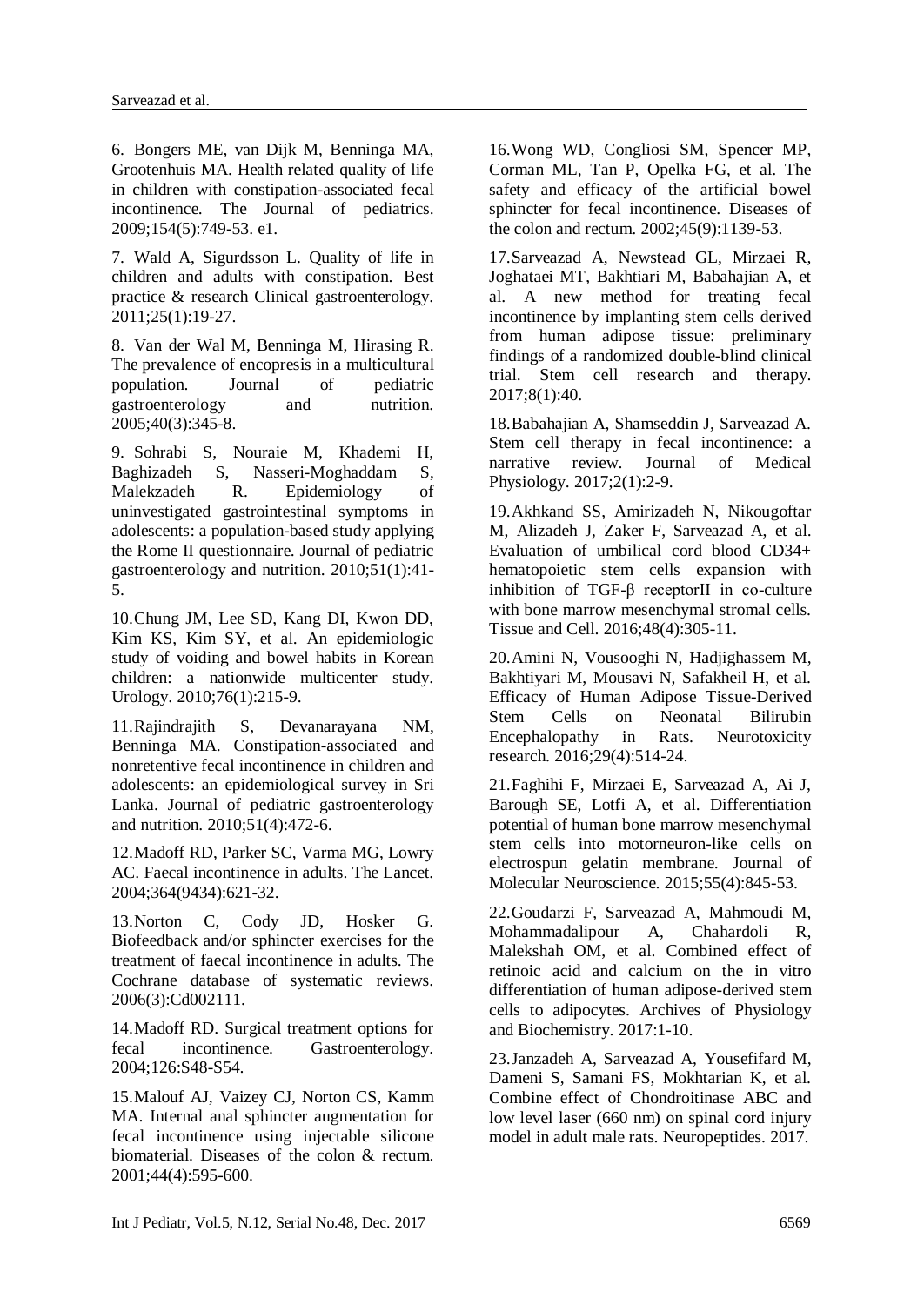24.Sarvandi SS, Joghataei MT, Parivar K, Khosravi M, Sarveazad A, Sanadgol N. In vitro differentiation of rat mesenchymal stem cells to hepatocyte lineage. Iranian journal of basic medical sciences. 2015;18(1):89.

25.Sarveazad A, Babahajian A, Bakhtiari M, Soleimani M, Behnam B, Yari A, et al. The combined application of human adipose derived stem cells and Chondroitinase ABC in treatment of a spinal cord injury model. Neuropeptides. 2017;61:39-47.

26.Sarveazad A, Bakhtiari M, Babahajian A, Janzade A, Fallah A, Moradi F, et al. Comparison of human adipose-derived stem cells and chondroitinase ABC transplantation on locomotor recovery in the contusion model of spinal cord injury in rats. Iranian journal of basic medical sciences. 2014;17(9):685.

27.Forte ML, Andrade KE, Lowry AC, Butler M, Bliss DZ, Kane RL. Systematic Review of Surgical Treatments for Fecal Incontinence. Diseases of the Colon & Rectum. 2016;59(5):443-69.

28.Hotouras A, Thaha M, Boyle D, Allison M, Currie A, Knowles C, et al. Short‐term outcome following percutaneous tibial nerve stimulation for faecal incontinence: a single‐centre prospective study. Colorectal Disease. 2012;14(9):1101-5.

29.George AT, Kalmar K, Panarese A, Dudding TC, Nicholls RJ, Vaizey CJ. Longterm outcomes of sacral nerve stimulation for fecal incontinence. Diseases of the Colon and Rectum. 2012;55(3):302-6.

30.Ebrahimi A, Yousefifard M, Kazemi HM, Rasouli HR, Asady H, Jafari AM, et al. Diagnostic accuracy of chest ultrasonography versus chest radiography for identification of pneumothorax: a systematic review and metaanalysis. Tanaffos. 2014;13(4):29.

31.Hosseini M, Yousefifard M, Aziznejad H, Nasirinezhad F. The effect of bone marrow– derived mesenchymal stem cell transplantation on allodynia and hyperalgesia in neuropathic animals: a systematic review with metaanalysis. Biology of Blood and Marrow Transplantation. 2015;21(9):1537-44.

32.Yousefifard M, Rahimi-Movaghar V, Nasirinezhad F, Baikpour M, Safari S, Saadat S, et al. Neural stem/progenitor cell transplantation for spinal cord injury treatment; A systematic review and metaanalysis. Neuroscience. 2016;322:377-97.

33.Hosseini M, Ghelichkhani P, Baikpour M, Tafakhori A, Asady H, Ghanbari MJH, et al. Diagnostic accuracy of ultrasonography and radiography in detection of pulmonary contusion; a systematic review and metaanalysis. Emergency. 2015;3(4):127.

34.Yousefifard M, Baikpour M, Ghelichkhani P, Asady H, Nia KS, Jafari AM, et al. Screening performance characteristic of ultrasonography and radiography in detection of pleural effusion; a meta-analysis. Emergency. 2016;4(1):1.

35.Safari S, Yousefifard M, Hashemi B, Baratloo A, Forouzanfar MM, Rahmati F, et al. The value of serum creatine kinase in predicting the risk of rhabdomyolysis-induced acute kidney injury: a systematic review and meta-analysis. Clinical and experimental nephrology. 2016;20(2):153-61.

36.Rahimi-Movaghar V, Yousefifard M, Ghelichkhani P, Baikpour M, Tafakhori A, Asady H, et al. Application of ultrasonography and radiography in detection of hemothorax; a systematic review and meta-analysis. Emergency. 2016;4(3):116.

37.Yousefifard M, Baikpour M, Ghelichkhani P, Asady H, Darafarin A, Esfahani MRA, et al. Comparison of ultrasonography and radiography in detection of thoracic bone fractures; a systematic review and metaanalysis. Emergency. 2016;4(2):55.

38.Hassanzadeh‐Rad A, Yousefifard M, Katal S, Asady H, Fard‐Esfahani A, Moghadas Jafari A, et al. The value of 18F‐fluorodeoxyglucose positron emission tomography for prediction of treatment response in gastrointestinal stromal tumors: a systematic review and meta‐analysis. Journal of gastroenterology and hepatology. 2016;31(5):929-35.

39.Yousefifard M, Rahimi-Movaghar V, Baikpour M, Ghelichkhani P, Hosseini M, Jafari A, et al. Early versus late spinal decompression surgery in treatment of traumatic spinal cord injuries; a systematic review and meta-analysis. [Emerg](https://www.ncbi.nlm.nih.gov/pubmed/28286844)  [\(Tehran\).](https://www.ncbi.nlm.nih.gov/pubmed/28286844) 2017;5(1):e37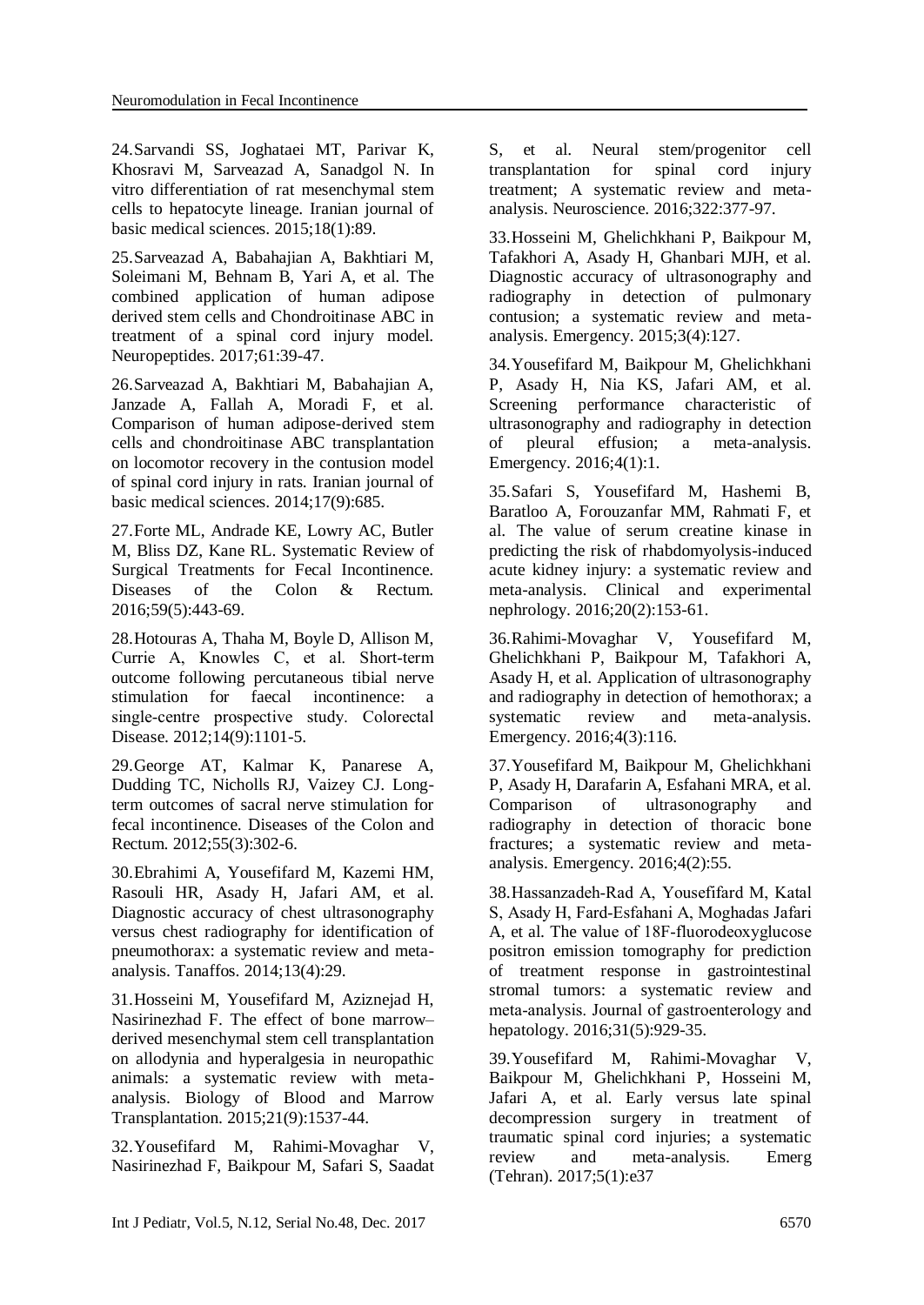40.Hosseini M, Yousefifard M, Baikpour M, Rahimi-Movaghar V, Nasirinezhad F, Younesian S, et al. The efficacy of Schwann cell transplantation on motor function recovery after spinal cord injuries in animal models: a systematic review and meta-analysis. Journal of chemical neuroanatomy. 2016;78:102-11.

41.Ghelichkhani P, Yousefifard M, Nazemi L, Safari S, Hosseini M, Baikpour M, et al. The value of serum β-subunit of human chorionic gonadotropin level in prediction of treatment response to methotrexate in management of ectopic pregnancy; a systematic review and meta-analysis. International Journal of Pediatrics. 2016;4(9):3503-18.

42.Yousefifard M, Baikpour M, Ghelichkhani P, Asady H, Shahsavari Nia K, Moghadas Jafari A, et al. Screening Performance Characteristic of Ultrasonography and Radiography in Detection of Pleural Effusion; a Meta-Analysis. Emergency. 2015;4(0):9682-.

43.Izadi A, Yousefifard M, Nakhjavan-Shahraki B, Baikpour M, Mirzay Razaz J, Ataei N, et al. Value of plasma/serum neutrophil gelatinase-associated lipocalin in detection of pediatric acute kidney injury; a systematic review and meta-analysis. International Journal of Pediatrics. 2016;4(11):3815-36.

44.Izadi A, Yousefifard M, Nakhjavan-Shahraki B, Baikpour M, Mirzay Razaz J, Hosseini M. Diagnostic value of Urinary Neutrophil Gelatinase-Associated Lipocalin (NGAL) in detection of pediatric acute kidney injury; a systematic review and meta-analysis. International Journal of Pediatrics. 2016;4(11):3875-95.

45.Rahimi-Movagha V, Yousefifard M, Ghelichkhani P, Baikpour M, Tafakhori A, Asady H, et al. Application of ultrasonography and radiography in detection of hemothorax: a systematic review and meta-analysis. Emergency. 2015;4(0):9681-.

46.Nakhjavan-Shahraki B, Yousefifard M, Ataei N, Baikpour M, Ataei F, Bazargani B, et al. Accuracy of cystatin C in prediction of acute kidney injury in children; serum or urine levels: which one works better? A systematic review and meta-analysis. BMC nephrology. 2017;18(1):120.

47.Hashemi B, Safari S, Hosseini M, Yousefifard M, Erfani E, Baratloo A, et al. A systematic review of Iranian experiences in seismo-nephrology. Arch Trauma [Res.](https://www.ncbi.nlm.nih.gov/pubmed/27703959) 2016;5(2):e28796. eCollection 2016 Jun.

48.Nakhjavan-Shahraki B, Yousefifard M, Oraii A, Sarveazad A, Hosseini M. Metaanalysis of neuron specific enolase in predicting pediatric brain injury outcomes. EXCLI Journal. 2017;16:995-1008.

49.Ahmadi S, Yousefifard M. Accuracy of Pediatric Emergency Care Applied Research Network Rules in Prediction of Clinically Important Head Injuries; A Systematic Review and Meta-Analysis. International Journal of Pediatrics. 2017:6285-300.

50.Hosseini M, Yousefifard M, Ataei N, Oraii A, Razaz JM, Izadi A. The efficacy of probiotics in prevention of urinary tract infection in children: A systematic review and meta-analysis. [J Pediatr Urol.](https://www.ncbi.nlm.nih.gov/pubmed/29102297) 2017 Oct 9. pii: S1477-5131(17)30398-4.

<span id="page-8-2"></span>51.Moher D, Liberati A, Tetzlaff J, Altman DG. Preferred reporting items for systematic reviews and meta-analyses: the PRISMA statement. Annals of internal medicine. 2009;151(4):264-9.

52.Egger M, Smith GD, Schneider M, Minder C. Bias in meta-analysis detected by a simple, graphical test. Bmj. 1997;315(7109):629-34.

<span id="page-8-3"></span>53.Ergun O, Tatlsu R, Pehlivan M, Celik A. The efficacy of external neuromyogenic stimulation on neuromuscular anorectal incontinence. European Journal of Pediatric Surgery. 2010;20(4):230-3.

54.Haddad M, Besson R, Aubert D, Ravasse P, Lemelle J, El Ghoneimi A, et al. Sacral neuromodulation in children with urinary and fecal incontinence: A multicenter, open label, randomized, crossover study. Journal of Urology. 2010;184(2):696-701.

<span id="page-8-1"></span>55.Lecompte JF, Hery G, Guys JM, Louis-Borrione C. Evaluation of transcutaneous electrical posterior tibial nerve stimulation for the treatment of fecal and urinary leaks in children: Preliminary results. Journal of Pediatric Surgery. 2015;50(4):630-3.

<span id="page-8-0"></span>56.Lu PL. Sacral neuromodulation for constipation and fecal incontinence in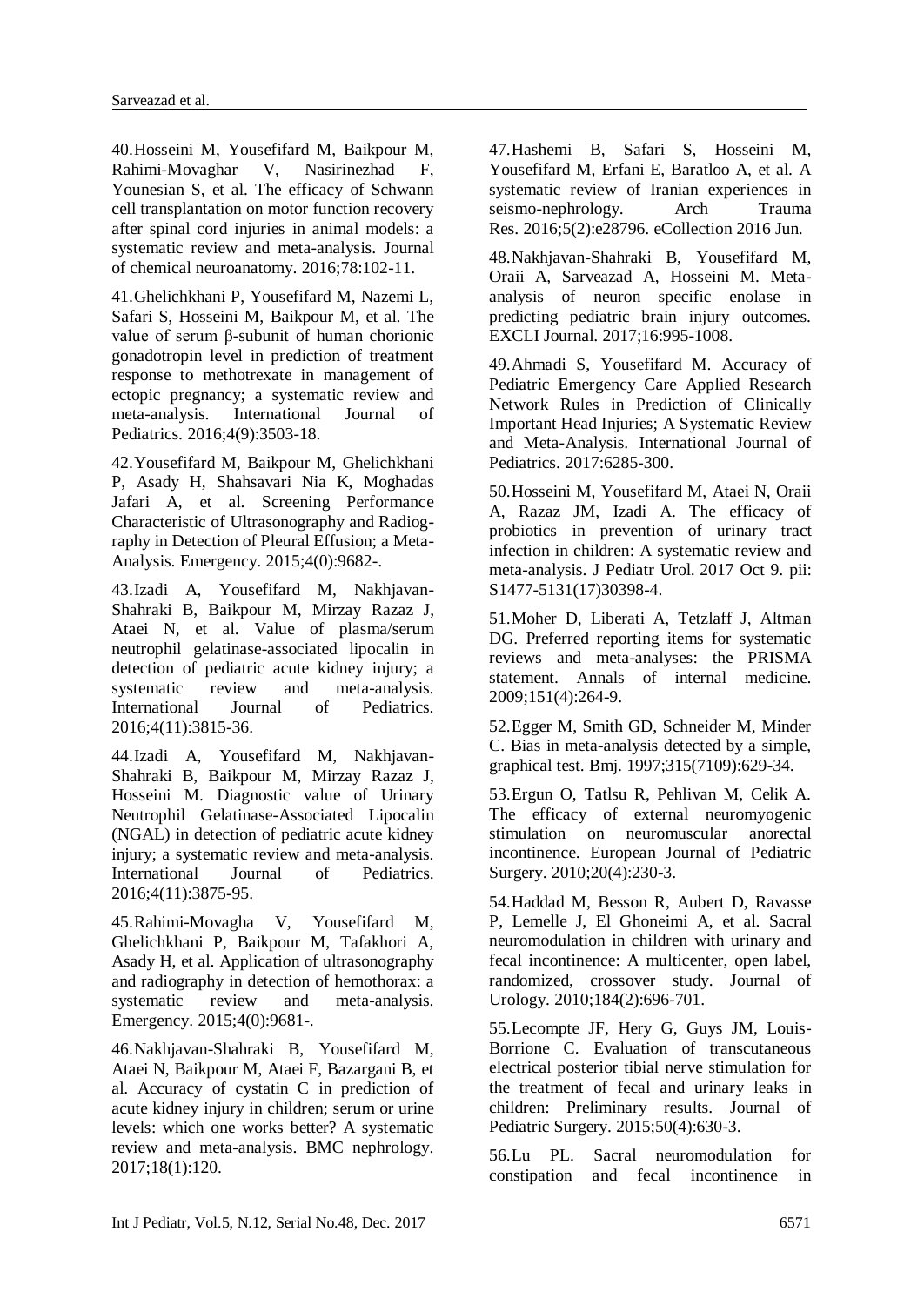<span id="page-9-9"></span>children. Seminars in Colon and Rectal Surgery. 2017.

<span id="page-9-0"></span>57.Schober MS, Sulkowski JP, Lu PL, Minneci PC, Deans KJ, Teich S, et al. Sacral nerve stimulation for pediatric lower urinary tract dysfunction: Development of a standardized pathway with objective urodynamic outcomes. Journal of Urology. 2015;194(6):1721-6.

<span id="page-9-1"></span>58.Jarrett ME, Mowatt G, Glazener CM, Fraser C, Nicholls RJ, Grant AM, et al. Systematic review of sacral nerve stimulation for faecal incontinence and constipation. The British journal of surgery. 2004;91(12):1559- 69.

<span id="page-9-2"></span>59.Mowatt G, Glazener C, Jarrett M. Sacral nerve stimulation for fecal incontinence and constipation in adults: a short version Cochrane review. Neurourology and urodynamics. 2008;27(3):155-61.

<span id="page-9-3"></span>60.Carrington EV, Evers J, Grossi U, Dinning PG, Scott SM, O'Connell PR, et al. A systematic review of sacral nerve stimulation mechanisms in the treatment of fecal incontinence and constipation. Neurogastroenterology and motility : the official journal of the European Gastrointestinal Motility Society. 2014;26(9):1222-37.

<span id="page-9-4"></span>61.Thomas GP, Bradshaw E, Vaizey CJ. A review of sacral nerve stimulation for faecal incontinence following rectal surgery and radiotherapy. Colorectal disease : the official journal of the Association of Coloproctology of Great Britain and Ireland. 2015;17(11):939- 42.

<span id="page-9-5"></span>62.Thaha MA, Abukar AA, Thin NN, Ramsanahie A, Knowles CH. Sacral nerve stimulation for faecal incontinence and constipation in adults. The Cochrane Library. 2015.

<span id="page-9-6"></span>63.Rosen HR, Urbarz C, Holzer B, Novi G, Schiessel R. Sacral nerve stimulation as a treatment for fecal incontinence. Gastroenterology. 2001;121(3):536-41.

64.Ganio E, Realis Luc A, Ratto C, Doglietto G, Masin A, Dodi G. Sacral nerve modulation for fecal incontinence: functional results and assessment of quality of life. URL: www colorep it(accessed May 2003). 2005.

65.Jarrett M, Varma J, Duthie G, Nicholls R, Kamm M. Sacral nerve stimulation for faecal incontinence in the UK. British journal of surgery. 2004;91(6):755-61.

66.Matzel K, Bittorf B, Stadelmaier U, Hohenberger W. Sacral nerve stimulation in the treatment of faecal incontinence. Der Chirurg; Zeitschrift fur alle Gebiete der operativen Medizen. 2003;74(1):26-32.

<span id="page-9-7"></span>67.Shafik A. Anorectal tightening reflex: role in fecal incontinence. European surgical research. 1993;25(6):399-405.

<span id="page-9-8"></span>68.Frenckner B, Ihre T. Influence of autonomic nerves on the internal and sphincter in man. Gut. 1976;17(4):306-12.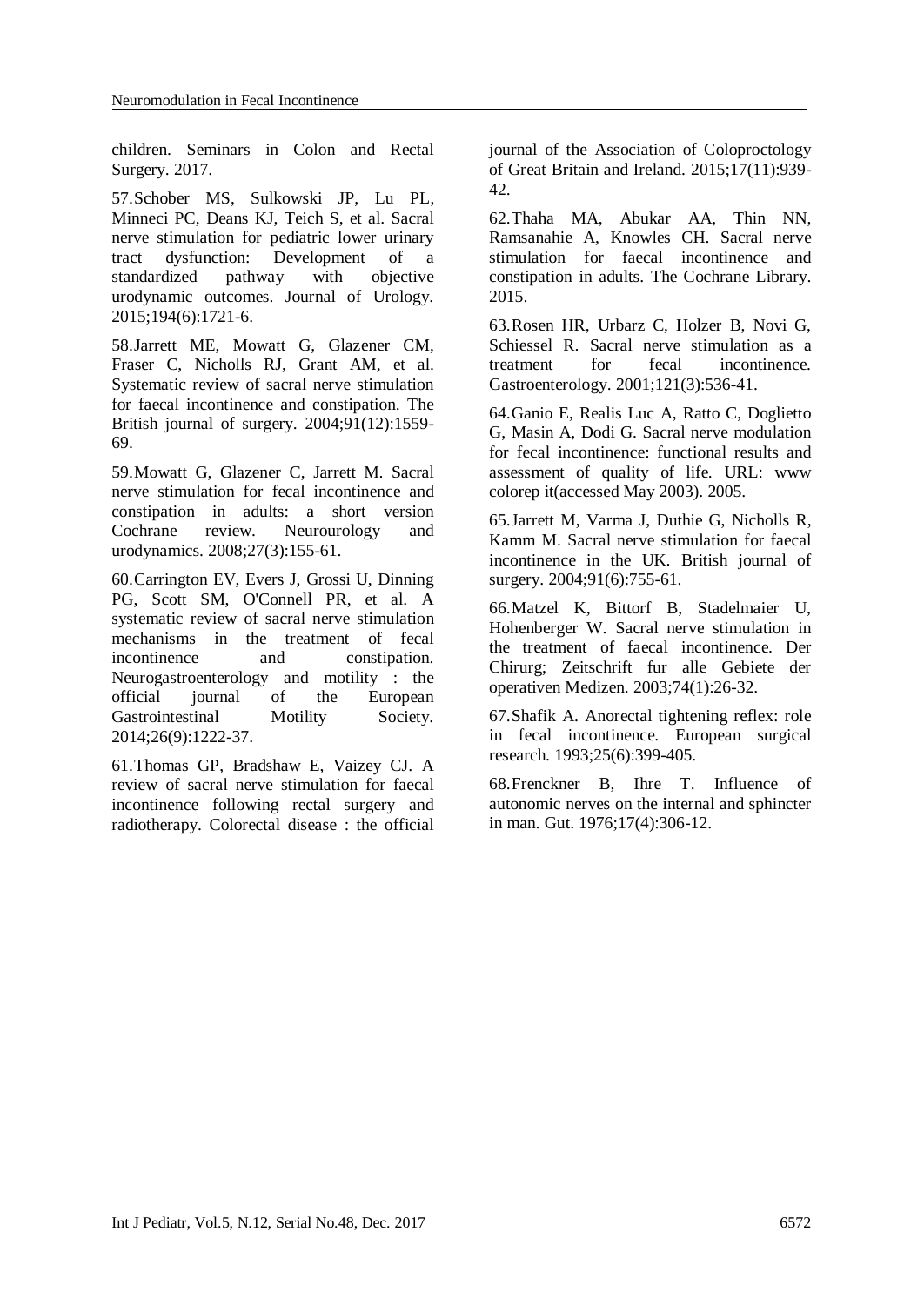| Database | Search query                                                                                                                                                                                                                                                                                                                                                                                                                                                                                                                                                                                                                                                                                                                                                                                                                                                                                                                                                                                                                                                                                                                                                                                                                                                                                                                                                                                                                                                                                                                                                                                                                                                                                                                                                                                                                                                                                                                                                                                                                                                                                           |
|----------|--------------------------------------------------------------------------------------------------------------------------------------------------------------------------------------------------------------------------------------------------------------------------------------------------------------------------------------------------------------------------------------------------------------------------------------------------------------------------------------------------------------------------------------------------------------------------------------------------------------------------------------------------------------------------------------------------------------------------------------------------------------------------------------------------------------------------------------------------------------------------------------------------------------------------------------------------------------------------------------------------------------------------------------------------------------------------------------------------------------------------------------------------------------------------------------------------------------------------------------------------------------------------------------------------------------------------------------------------------------------------------------------------------------------------------------------------------------------------------------------------------------------------------------------------------------------------------------------------------------------------------------------------------------------------------------------------------------------------------------------------------------------------------------------------------------------------------------------------------------------------------------------------------------------------------------------------------------------------------------------------------------------------------------------------------------------------------------------------------|
| Medline  | (("Fecal Incontinence"[Mesh] OR "Fecal Incontinence"[tiab] OR "Fecal Incontinences"[tiab] OR "Incontinence, Fecal"[tiab] OR "Incontinences,<br>Fecal"[tiab] OR "anal incontinence"[tiab] OR " anus incontinence"[tiab] OR " bowel incontinence"[tiab] OR " encopresis"[tiab] OR " faecal<br>incontinence"[tiab] OR " facces incontinence"[tiab] OR " fecal incontinence"[tiab] OR " fecal incontinency"[tiab] OR " incontinence, anal"[tiab]<br>OR "incontinentia alvi"[tiab]) AND ("Transcutaneous Electric Nerve Stimulation"[Mesh] OR "Transcutaneous Electric Nerve Stimulation"[tiab]<br>OR "Percutaneous Electric Nerve Stimulation"[tiab] OR "TENS"[tiab] OR "Electrical Stimulation, Transcutaneous"[tiab] OR "Stimulation,<br>Transcutaneous Electrical"[tiab] OR "Transcutaneous Electrical Stimulation"[tiab] OR "Transdermal Electrostimulation"[tiab] OR<br>"Electrostimulation, Transdermal"[tiab] OR "Percutaneous Electrical Nerve Stimulation"[tiab] OR "Transcutaneous Electrical Nerve<br>Stimulation"[tiab] OR "Electric Stimulation, Transcutaneous"[tiab] OR "Stimulation, Transcutaneous Electric"[tiab] OR "Transcutaneous Electric"<br>Stimulation"[tiab] OR "Transcutaneous Nerve Stimulation"[tiab] OR "Nerve Stimulation, Transcutaneous"[tiab] OR "Stimulation, Transcutaneous<br>Nerve"[tiab] OR "Analgesic Cutaneous Electrostimulation"[tiab] OR "Cutaneous Electrostimulation, Analgesic"[tiab] OR "Electrostimulation,<br>Analgesic Cutaneous"[tiab] OR "Electroanalgesia"[tiab] OR "Neuromodulation"[tiab] OR "sacral nerve stimulation"[tiab] OR "sacral nerve<br>modulation"[tiab] OR "nerve stimulation"[tiab]).                                                                                                                                                                                                                                                                                                                                                                                                                                                 |
| Embase   | ('neuromodulation'/exp OR 'sacral nerve stimulation'/exp OR 'sacral nerve modulation'/exp OR 'nerve stimulation'/exp OR 'transcutaneous electrical<br>nerve stimulation'/exp) AND ('feces incontinence'/exp OR 'fecal leakage'/exp).                                                                                                                                                                                                                                                                                                                                                                                                                                                                                                                                                                                                                                                                                                                                                                                                                                                                                                                                                                                                                                                                                                                                                                                                                                                                                                                                                                                                                                                                                                                                                                                                                                                                                                                                                                                                                                                                   |
| Scopus   | 1- (TITLE-ABS-KEY ("Fecal Incontinence") OR TITLE-ABS-KEY ("Fecal Incontinence") OR TITLE-ABS-KEY ("Fecal Incontinences")<br>OR TITLE-ABS-KEY ("Incontinence, Fecal") OR TITLE-ABS-KEY ("Incontinences, Fecal") OR TITLE-ABS-KEY ("anal incontinence")<br>OR TITLE-ABS-KEY ("anus incontinence") OR TITLE-ABS-KEY ("bowel incontinence") OR TITLE-ABS-KEY ("encopresis") OR<br>TITLE-ABS-KEY ("faecal incontinence") OR TITLE-ABS-KEY ("faeces incontinence") OR TITLE-ABS-KEY ("fecal incontinence")<br>OR TITLE-ABS-KEY ("fecal incontinency") OR TITLE-ABS-KEY ("incontinence, anal") OR TITLE-ABS-KEY ("incontinentia alvi")).<br>2- (TITLE-ABS-KEY ("Transcutaneous Electric Nerve Stimulation") OR TITLE-ABS-KEY ("Transcutaneous Electric Nerve Stimulation")<br>OR TITLE-ABS-KEY ("Percutaneous Electric Nerve Stimulation") OR TITLE-ABS-KEY ("TENS") OR TITLE-ABS-KEY ("Electrical<br>Stimulation, Transcutaneous") OR TITLE-ABS-KEY ("Stimulation, Transcutaneous Electrical") OR TITLE-ABS-KEY ("Transcutaneous<br>Electrical Stimulation") OR TITLE-ABS-KEY ("Transdermal Electrostimulation") OR TITLE-ABS-KEY ("Electrostimulation, Transdermal"<br>) OR TITLE-ABS-KEY ("Percutaneous Electrical Nerve Stimulation") OR TITLE-ABS-KEY ("Transcutaneous Electrical Nerve Stimulation"<br>) OR TITLE-ABS-KEY ("Electric Stimulation, Transcutaneous") OR TITLE-ABS-KEY ("Stimulation, Transcutaneous Electric") OR<br>TITLE-ABS-KEY ("Transcutaneous Electric Stimulation") OR TITLE-ABS-KEY ("Transcutaneous Nerve Stimulation") OR TITLE-ABS-<br>KEY ("Nerve Stimulation, Transcutaneous") OR TITLE-ABS-KEY ("Stimulation, Transcutaneous Nerve") OR TITLE-ABS-KEY (<br>"Analgesic Cutaneous Electrostimulation" ) OR TITLE-ABS-KEY ("Cutaneous Electrostimulation, Analgesic") OR TITLE-ABS-KEY (<br>"Electrostimulation, Analgesic Cutaneous") OR TITLE-ABS-KEY ("Electroanalgesia") OR TITLE-ABS-KEY ("Neuromodulation") OR<br>TITLE-ABS-KEY ("sacral nerve stimulation") OR TITLE-ABS-KEY ("sacral nerve modulation") OR TITLE-ABS-KEY ("nerve<br>stimulation")).<br>$3-$ #1 AND #2 |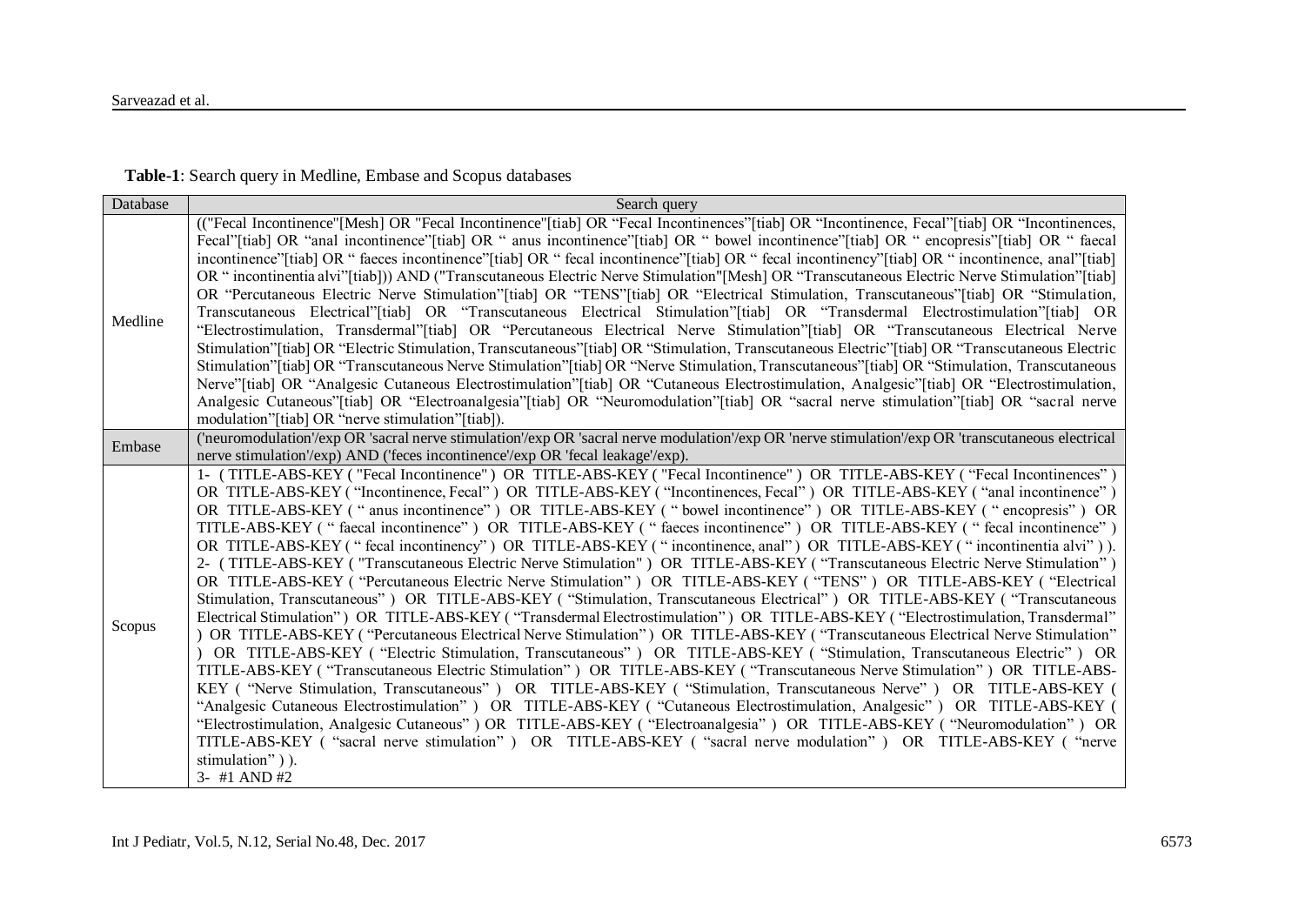#### Neuromodulation in Fecal Incontinence

| Author; year                 | Study<br>type    | Type of stimulation                                         | Frequency<br>(Hz) | Sessions<br>Duration<br>(min) | Sessions<br>number | Sample<br>size | Age<br>(year) | Males<br>(n) | Outcome                             | Follow-<br>up<br>(month) |
|------------------------------|------------------|-------------------------------------------------------------|-------------------|-------------------------------|--------------------|----------------|---------------|--------------|-------------------------------------|--------------------------|
| Ergun; 2010 (53)             | Before-<br>after | Transcutaneous external neuromyogenic<br>electrostimulation | <b>NR</b>         | <b>NR</b>                     | 84                 | 17             | 5 to 22       | 10           | Incontinence score;<br>Success rate | 6                        |
| <b>Haddad</b> ; 2010<br>(54) | Cross-<br>over   | <b>Implanted sacral SNS</b>                                 | 10 to 20          | 28                            | <b>NR</b>          | 18/18          | 12.22         | 24           | Success rate                        | 6                        |
| Lecompte; 2015<br>(55)       | Before-<br>after | <b>Transcutaneous PTNS</b>                                  | 10                | 20                            | 270                | $\,8\,$        | 10 to 13      | 5            | Incontinence score;<br>Success rate | 6                        |
| Lu; 2017 (56)                | Before-<br>after | <b>Implanted sacral SNS</b>                                 | <b>NR</b>         | <b>NR</b>                     | <b>NR</b>          | 25             | 10            | 13           | Incontinence score;<br>Success rate | 30                       |
| Sulkowski; 2015<br>(57)      | Before-<br>after | <b>Implanted sacral SNS</b>                                 | <b>NR</b>         | <b>NR</b>                     | <b>NR</b>          | 29             | 12.1          | 13           | Incontinence score;<br>Success rate | 4.5                      |

NR: Not reported; SNS: Sacral nerve stimulation; PTNS: Posterior tibial nerve stimulation; n= number; min: minute.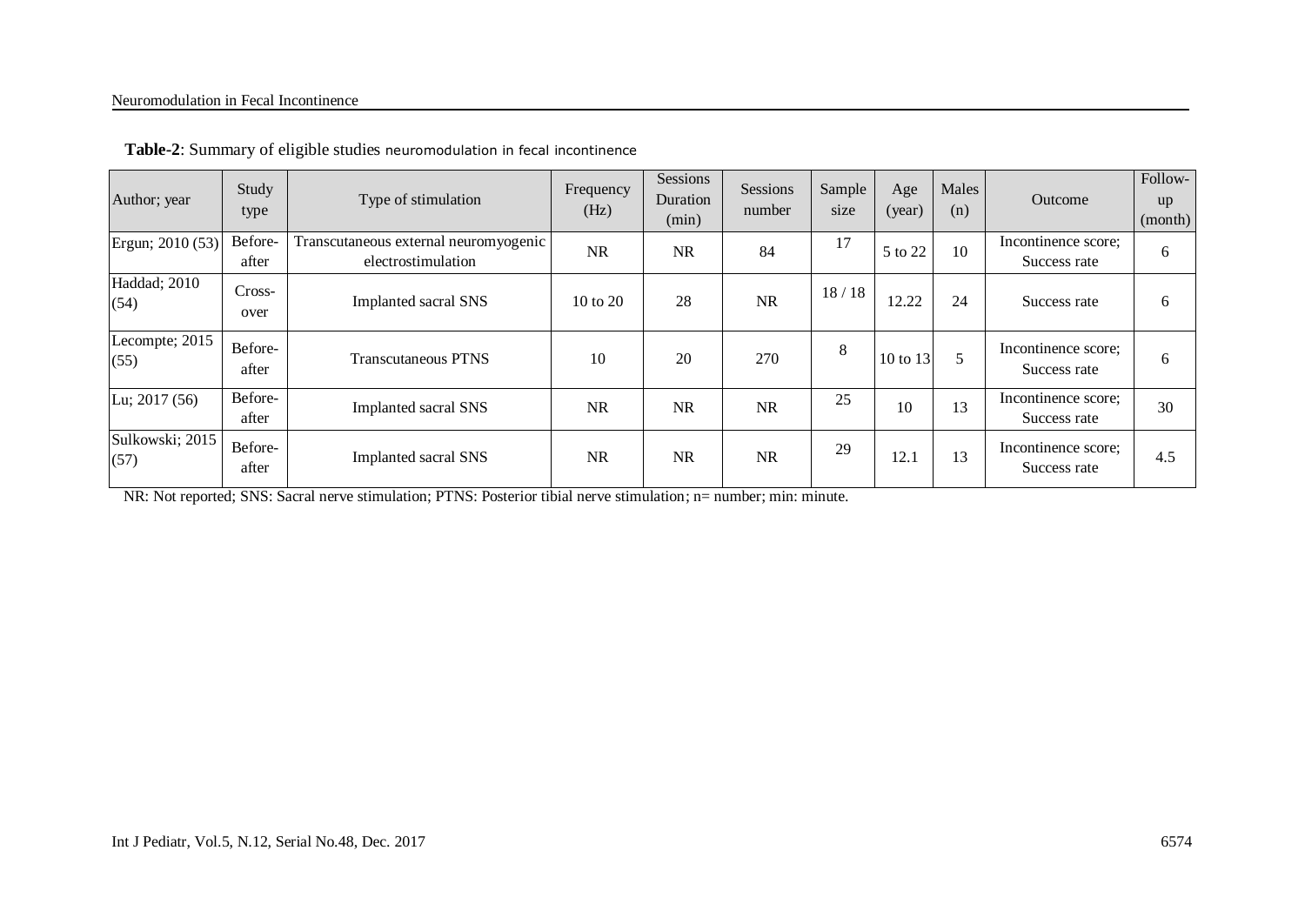

| Low risk of bias<br>High risk of bias<br>$\bullet$<br>Unclear risk of bias | Ergun, 2010  | Haddad, 2010 | Lecompte, 2015      | Lu, 2017  | Sulkowski, 2015 |
|----------------------------------------------------------------------------|--------------|--------------|---------------------|-----------|-----------------|
| Allocation concealment                                                     | 呉            | 呉            |                     |           | ×               |
| Randomization                                                              | $\mathbf{H}$ |              | 臭                   |           | 呉               |
| Blinding of patients and<br>researchers                                    | $\mathbf{Z}$ | <b>E</b>     | 旱                   | ए∙        | $\mathbf{H}$    |
| Blinding of outcome assessing                                              | 呉            |              |                     |           | 昌               |
| Incomplete outcome data                                                    |              |              |                     |           | 巴               |
| Selective reporting                                                        | 亗            | $\bullet$    | $\bullet$ $\bullet$ | $\bullet$ | • •             |
| Other bias                                                                 | 亗            | 亗            |                     |           | $\bullet$       |

**Fig.2**: Assessment of risk of bias through eligible studies.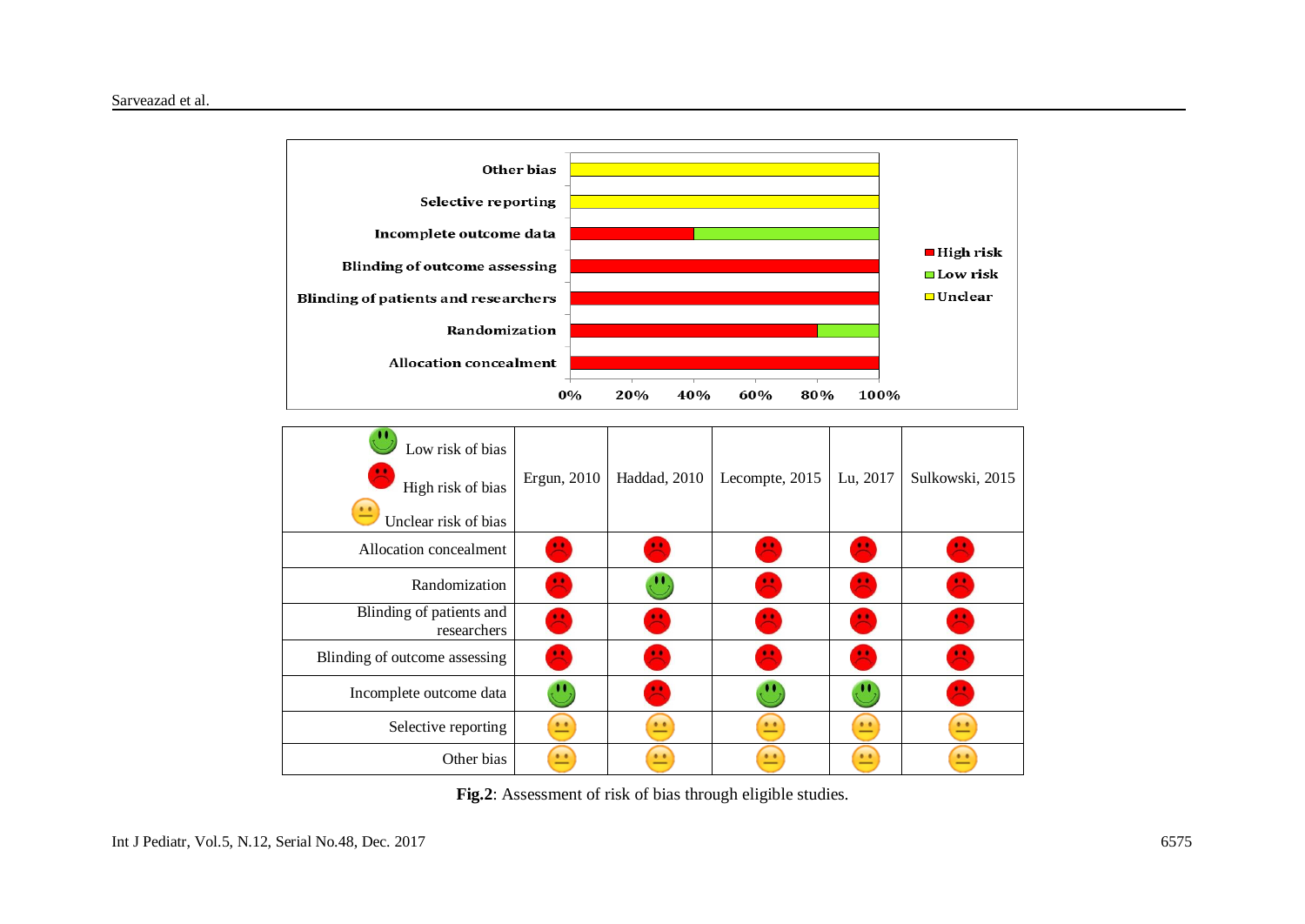

**Fig.3**: Assessment of publication bias according to outcomes; A) success rate; B) fecal incontinence score.